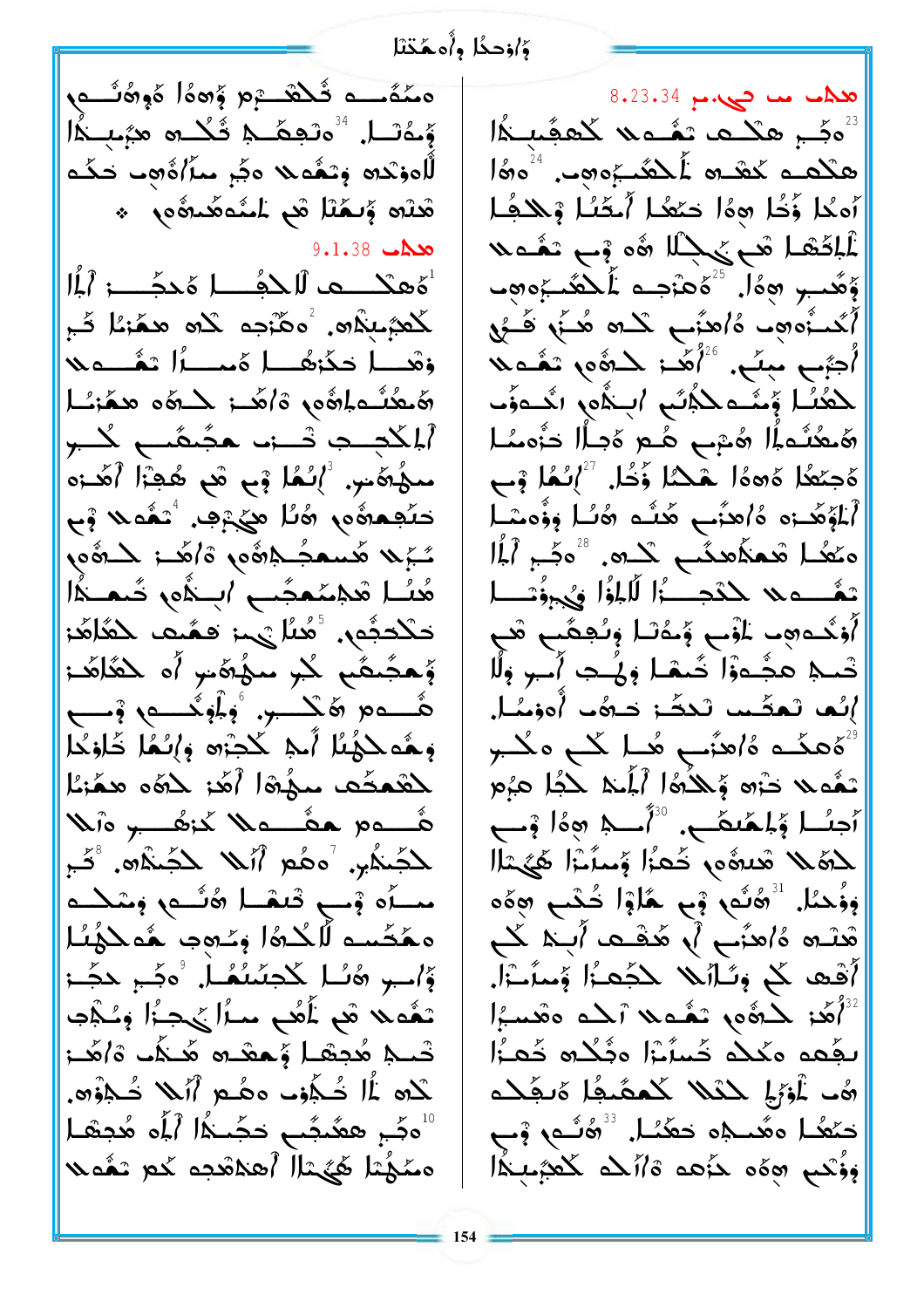وَٰٰٰ اوۡہ کُلاَتَا

لْمَذَاهَبَوْا أَلَمِلْ شَي خُصِكُوْهِ وَهْرَكُكُمْ لْمَعْرَبُا وَمَحْشُمَهُ مِنْ الْمَمَرُّا مِهْمَ يَهْدَ حَنَّفِعُوهِ أُهْمٍ خُلْمُنُومٍ لِلْعُلَالَةِ هُرْخُلَ إِسًا هَجَابُهَمَا إِسًا. يَحْمَد قَبِ أباقسٌ مدرُه 16هُـ: كُـه أبالكَججب حَـــــزِّبِكِ وَمَعْنُــــــــمِلْكِ أَمِينَكِكِــــب ةَالْمَاهَنَّــــــمِ أَبِــــــمَلَمَا هُــ مْـــــــع هُــ هُدِ أَوْلَ الْمُدَارِ وَمُسْدِينٍ وَالْمُسْدَوْدِ وَّاوْجُوسُــا هُمـــأَا أَهُـــأَا وجْبِهْــا بِهْمِنْكِيمٌمٍ. "ةُ/هُذِ لِهِ هُومٍ قَزْهِ هِم الْمُ لِمُمْسِنَةٍ لَمْ يَسْرِرَ الْمُسْكُنِ مِصْبَكَ بَعْدَمُ أَمَنِ مَهْمِينِ مِنْهُمِ مِنْ الْمُدَوَّبِ. أَوْكَبِ أَقْسِكَ لِكَبْلُهُمْ كَمِيلاً أَسْتَرُرُهُ دَّاسِيُرِهِ وهُهَدِ لِمَحْمِدِينَ وَمَقِيمَةٍ لْمَطُ هُنُا حَجُّكُه أَوْحُا هُ۔ ''ەَجْبِ لحجَّة تَعْسَمِيا هَمْ يَأْهُمْ وَجَعَّدَهِمْ هكَمُا لِمُوْمٍ وَهُمْمٍ هُاهِنَّى أَلِمُوَّسُمِ حكَّمٍ حَزْهِ وَوَوَّمِّي ۚ وَهُ لَمَّا كَجُمْلًا هَ مِ عَلاه وَ لَه مِ مَعْدًا أَهُدَ لَهُ مِ تَمُّـمَـلا هَدَهُمْتُمْلِي إِبْلَامِ وَشَعْشَى إِنَّا هُوْا كَعْدَكُمْ أُهِنُّم كُلُّهِ أَبِّ هُنَّرٌ.  $\overset{\circ}{\theta}$ هُ شَمْ هَاجا لِلْكُنكِيُّةُ وَاهَدَ أَمْقَلُنَا وَهُنْفَسَنُّومٍ نَسْوَةًا لَلْجُسُمِ. أَدْهَدَ مِنْ الْمُؤْمَنِ كَمِنْتُ وَهُ مِنْ الْمَسْتَدَارَ مِنْ حَدِقُوبِ تَعْلَمِكُ وَاهُدَ مِعَدُّهِ لَلَّا إِنَّكَ  $\mathfrak{so}^3$  الْبُحْرِ.  $\mathfrak{so}^3$  أَوْسٍ مِعْمَدٍ  $\mathfrak{so}^3$  أَوْسَ حَجُّكُ ۞ أُوْكُــاً ۞ -. ۚ وَكَــبِ بِهَــٰڡ تعُده هُوَجِد كُلُّه مُوَجَّد وَأَسْلِمَ لْمَكُدُومَا فَإِنَّ أَدْمَى وَالْجُنَّانُ وَمَدَّا

 $\lambda$ ەڭم ئالمۇمومەت ئۇس مىلاد قۇيغا أُهنَّبِ لِمَكْلِكَتَنَّةِ وَهِ لَلْحُكُمْ كَتَمْر هُجِعْدا مِمْهُمْدا كُنْدِ وَجَدُور.  $\mathbf{v}$ تَهُه $\boldsymbol{\mu}$  وَّى خَرِ حَقَى $\boldsymbol{\mu}$  أَهُدِ  $\boldsymbol{\mathcal{L}}$ وَّى  $\boldsymbol{\mu}$ لًا هنُـمَّـبِ سكْـعْـا كَـــلا أُهنُـا أَلَّا أَسْلَبِ وِجُنفَائِكِ حَجَّبُنِبٍ. ''أَلَكُمْ عُكْفِــه هُنَــه مىنُــٰا خُـكَــا إِنْــا هِلْا وْجِسِجْلَ لَمْ يُهِمْ أَبِئُكِمْ وْاهِدْا ۖ خَلَقَ حَمْلَ أَلَّا حَسَّوُمًا. "هُنْبٍ عَبْجِـهِ كَدِهِ لْمَعْكَبُوهِ وَثَوْمَنُعُ وَأَهْتُمْ لَحْقُنُا } سَرَبَهُ بِنَبِ بِنَهْنَ الْمُنْهِ هَيْبَ مكَ لَمَعْكُمْ مِنْ الْمُوَسَّى وَالْمَحْدَ لَمْحَدَّةَ مِ تمُّـه\ وُلَكُما مُعْتَسُبِ حَنُـهِڢ وَهُمَا لَمَحْمَدٍ مِمْجَمًا مَعْدَهُ أَبْلَــ وْـــ مُــدهُكُمْ كَـــرِ تَـعَكَفَــلًا هُدهُ مِهْ مِكْمِرًا مَهُمْبِ رَوْهُمِهِ. ٱلْأَ إِنَّـم وُهْـا أُهوَهُدِيًّا مِـبِّيلًا كَــلا سَٰٰهُا حَكْمًا وَلَٰا غُلُوبٌ هَٰٰٓدُوجًا مَنْ مَ هُه سُناً هنها فَالحًا عَلَّبُ! "هَلَّا ؤْهَبِ مُعْزًا مُبِبًّا حَآهَا حَكْــٰهَا وَلَّا هُدِهُنَّ آهَا مُمُعِنًّا هُجَّاهُمْ مَآهَا أُجِبُي ٱلْأُ وُهْبِي مُعْدُرًا مُبْلِمًا حَرْهَـا مَبْرَاْبِاُ الْمَاوَّمْقَى هُدَا كُمْ وَقَالَ الْكُبَرِ وَبِ الْمَالَمِ مِعْكَمًا مِمَّا مُعَدَّدُهُ وَلَمَّا أُوْجُوبُا مَبْرِ هِنَّتِ هِيْجِرٍ كُلُّهِ وَإِهْدَ حَبَّلِ هُـمُّا هُـدِّيا ٱلَّا ۦَٰٓا هُــمِ ٱُــبِّبِ بمكسره هذبك المسار فأسلوا تمسميه  $\int \int \delta \, d^2 \, d^2 \, d^2$ وجُمْهُور مِنْ مِنْ الْمَسْتَمْتِينَ مِنْ مِنْ مِنْ مِنْ مِنْ مِنْ الْمَسْتَمْتِينَ مِنْ مِنْ ا أُبِّ مَا وَذَٰوْا مِيمَا وَهُـَ مِّ مِنْنَـَــــمِّ